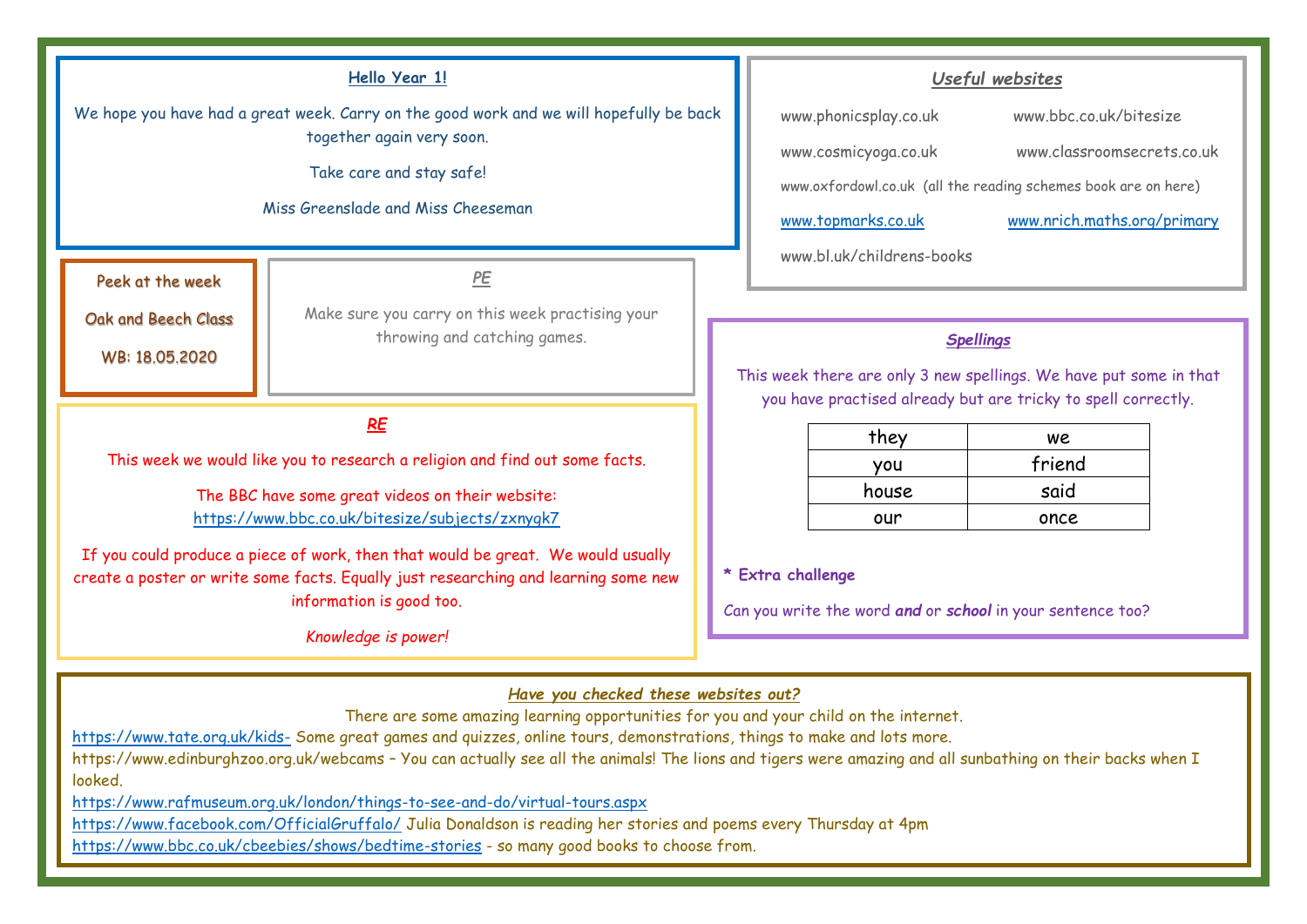## *Maths: Measuring and comparing*

The children looked at length and height in the Spring Term. When we measure with the children, we use standard types of measurement (cm and metres) and non-standard types of measurement (cubes, lego, pencils, corks, hands, feet, lollypop sticks etc). We would like you to use non-standard types of measurement this week and compare two objects using comparing statements.

First get a variety of objects all different sizes. Then find something to measure them with (you might need lots of them so think carefully). Then get measuring, record how long each object is, it is important you write what you have used to measure. Once you have at least 10 things look at your results. Can you write the biggest and smallest thing you measured? Are any objects the same size? Now have a go at comparing some of your results.

## *Comparing statements*

- $\sum$  = Greater than
- $\zeta$  = Less than
- $=$  = equals to (the same)

We use these mathematical terms to compare 2 answers, for example:

The key is less than the fridge or key  $\leq$  fridge

The fridge is greater than the key or fridge  $\lambda$  key

The key is equal to the rubber. Key  $\Xi$  rubber

| Results                                  | Comparing.               |
|------------------------------------------|--------------------------|
| Pen = 7 lego bricks                      | $Sofa$ > paper elip      |
| Brush = 16 lego bricks                   | The sofa is greater khan |
| $Book = 10 10$ $100 100$                 | the saper chip.          |
| Paper $chip = 3 lego brikaks = Smolkesk$ | $Shoe$ $\prec$ $deeg$    |
| Bag = 28 lego bricks                     | The shoe is less than    |
| $Biskuik = 9$ legs britks                | the dag.                 |
| Sofa = 152 lego brieks = Biggest         | $Baq = hox$              |
|                                          | The bag is equals to     |
| $Dog = 59$ legs bricks                   | the box.                 |
| Shoe = 19 Lego bricks                    |                          |
| $\delta$ ox = 28 legs brieks             |                          |

*How we would record it at school:*

*Games to check out:*

**<https://www.topmarks.co.uk/early-years/lets-compare>**

*Online learning to check out:*

**https://www.thenational.academy/year-1/maths/to-measure-lengths-using-nonstandard-units-year-1-wk1-3/**

*Comparing using hands***.** Get your child to measure an object or length of something using their hands. Record the measurement, then use an adult's hand to measure the same thing. What do the children notice?